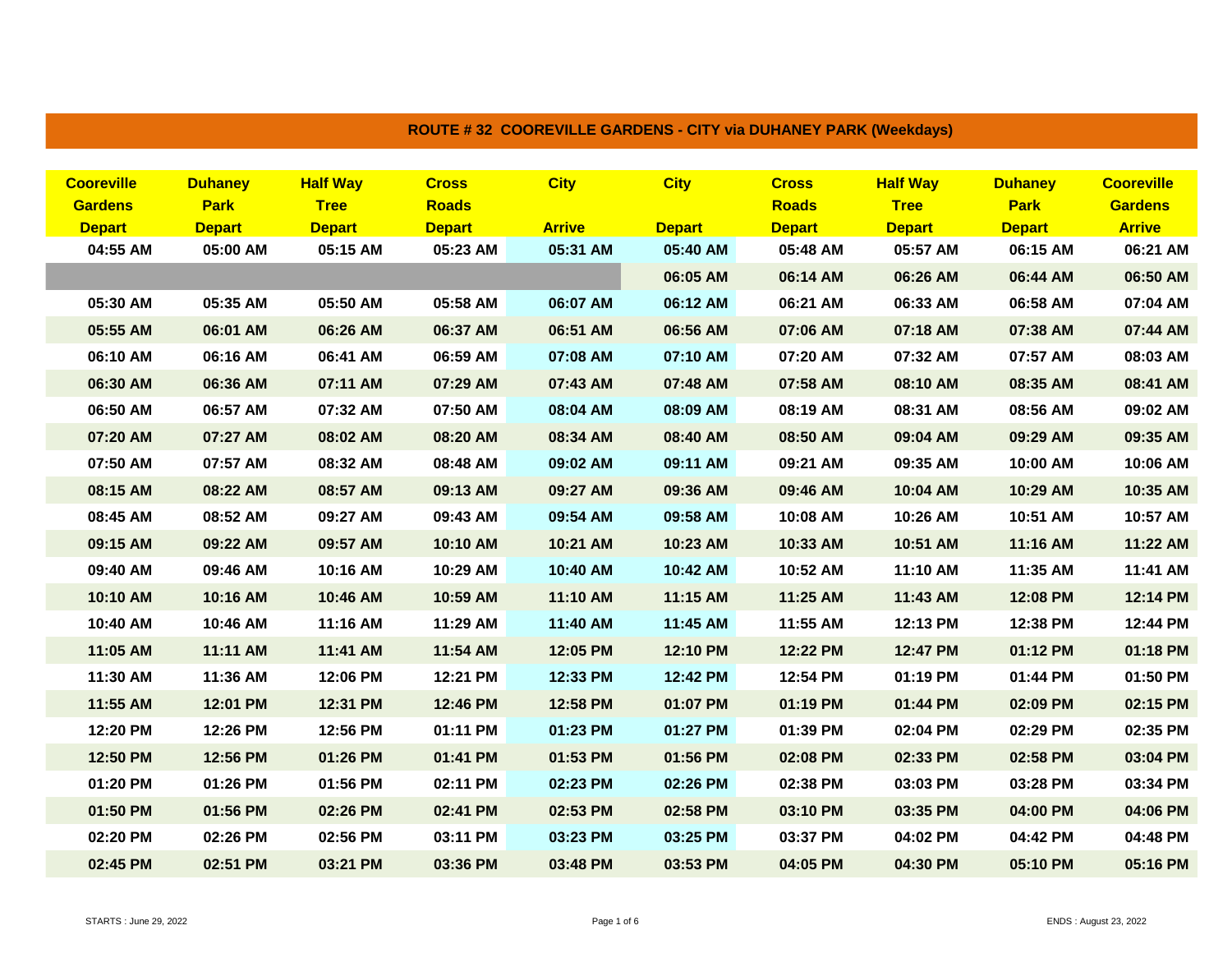| 03:10 PM          | 03:16 PM       | 03:46 PM        | 04:01 PM      | 04:16 PM                                                                | 04:23 PM      | 04:38 PM      | 05:03 PM        | 05:43 PM       | 05:49 PM          |
|-------------------|----------------|-----------------|---------------|-------------------------------------------------------------------------|---------------|---------------|-----------------|----------------|-------------------|
| 03:40 PM          | 03:46 PM       | 04:16 PM        | 04:31 PM      | 04:46 PM                                                                | 04:50 PM      | 05:05 PM      | 05:30 PM        | 06:10 PM       | 06:16 PM          |
| 04:15 PM          | 04:21 PM       | 04:51 PM        | 05:06 PM      | 05:21 PM                                                                | 05:26 PM      | 05:41 PM      | 06:06 PM        | 06:38 PM       | 06:44 PM          |
| 04:50 PM          | 04:56 PM       | 05:26 PM        | 05:41 PM      | 05:56 PM                                                                | 05:59 PM      | 06:14 PM      | 06:37 PM        | 07:09 PM       | 07:15 PM          |
| 05:20 PM          | 05:26 PM       | 05:56 PM        | 06:11 PM      | 06:26 PM                                                                | 06:29 PM      | 06:42 PM      | 07:05 PM        | 07:37 PM       | 07:43 PM          |
| 05:50 PM          | 05:56 PM       | 06:26 PM        | 06:41 PM      | 06:56 PM                                                                | 07:01 PM      | 07:14 PM      | 07:37 PM        | 08:09 PM       | 08:15 PM          |
| 06:20 PM          | 06:26 PM       | 06:51 PM        | 07:06 PM      | 07:21 PM                                                                | 07:38 PM      | 07:51 PM      | 08:14 PM        | 08:34 PM       | 08:40 PM          |
| 07:00 PM          | 07:06 PM       | 07:31 PM        | 07:46 PM      | 08:01 PM                                                                | 08:16 PM      | 08:27 PM      | 08:42 PM        | 09:02 PM       | 09:08 PM          |
| 07:20 PM          | 07:26 PM       | 07:51 PM        | 08:06 PM      | 08:16 PM                                                                | 08:21 PM      | 08:32 PM      | 08:47 PM        | 09:07 PM       | 09:13 PM          |
| 08:00 PM          | 08:06 PM       | 08:26 PM        | 08:38 PM      | 08:48 PM                                                                | 09:15 PM      | 09:23 PM      | 09:35 PM        | 09:55 PM       | 10:00 PM          |
| 08:30 PM          | 08:36 PM       | 08:56 PM        | 09:08 PM      | 09:22 PM                                                                |               |               |                 |                |                   |
| 09:15 PM          | 09:20 PM       | 09:35 PM        | 09:45 PM      | 09:53 PM                                                                |               |               |                 |                |                   |
|                   |                |                 |               | <b>ROUTE #32 COOREVILLE GARDENS - CITY via DUHANEY PARK (Saturdays)</b> |               |               |                 |                |                   |
|                   |                |                 |               |                                                                         |               |               |                 |                |                   |
|                   |                |                 |               |                                                                         |               |               |                 |                |                   |
| <b>Cooreville</b> | <b>Duhaney</b> | <b>Half Way</b> | <b>Cross</b>  | <b>City</b>                                                             | <b>City</b>   | <b>Cross</b>  | <b>Half Way</b> | <b>Duhaney</b> | <b>Cooreville</b> |
| <b>Gardens</b>    | <b>Park</b>    | <b>Tree</b>     | <b>Roads</b>  |                                                                         |               | <b>Roads</b>  | <b>Tree</b>     | <b>Park</b>    | <b>Gardens</b>    |
| <b>Depart</b>     | <b>Depart</b>  | <b>Depart</b>   | <b>Depart</b> | <b>Arrive</b>                                                           | <b>Depart</b> | <b>Depart</b> | <b>Depart</b>   | <b>Depart</b>  | <b>Arrive</b>     |
| 05:25 AM          | 05:30 AM       | 05:45 AM        | 05:55 AM      | 06:04 AM                                                                | 06:05 AM      | 06:15 AM      | 06:25 AM        | 06:40 AM       | 06:45 AM          |
| 05:55 AM          | 06:00 AM       | 06:15 AM        | 06:25 AM      | 06:34 AM                                                                | 06:39 AM      | 06:49 AM      | 06:59 AM        | 07:14 AM       | 07:19 AM          |
| 06:17 AM          | 06:22 AM       | 06:37 AM        | 06:47 AM      | 06:57 AM                                                                | 07:02 AM      | 07:12 AM      | 07:22 AM        | 07:37 AM       | 07:42 AM          |
| 06:39 AM          | 06:44 AM       | 06:59 AM        | 07:09 AM      | 07:19 AM                                                                | 07:24 AM      | 07:34 AM      | 07:44 AM        | 07:59 AM       | 08:04 AM          |
| 07:01 AM          | 07:06 AM       | 07:21 AM        | 07:31 AM      | 07:41 AM                                                                | 07:46 AM      | 07:56 AM      | 08:06 AM        | 08:21 AM       | 08:26 AM          |
| 07:23 AM          | 07:28 AM       | 07:43 AM        | 07:53 AM      | 08:03 AM                                                                | 08:08 AM      | 08:18 AM      | 08:28 AM        | 08:43 AM       | 08:48 AM          |
| 07:46 AM          | 07:51 AM       | 08:06 AM        | 08:16 AM      | 08:26 AM                                                                | 08:31 AM      | 08:41 AM      | 08:51 AM        | 09:06 AM       | 09:11 AM          |
| 08:09 AM          | 08:14 AM       | 08:29 AM        | 08:39 AM      | 08:49 AM                                                                | 08:54 AM      | 09:04 AM      | 09:14 AM        | 09:29 AM       | 09:34 AM          |
| 08:32 AM          | 08:37 AM       | 08:52 AM        | 09:02 AM      | 09:12 AM                                                                | 09:17 AM      | 09:27 AM      | 09:37 AM        | 09:52 AM       | 09:57 AM          |
| 08:55 AM          | 09:00 AM       | 09:15 AM        | 09:25 AM      | 09:35 AM                                                                | 09:40 AM      | 09:50 AM      | 10:00 AM        | 10:15 AM       | 10:20 AM          |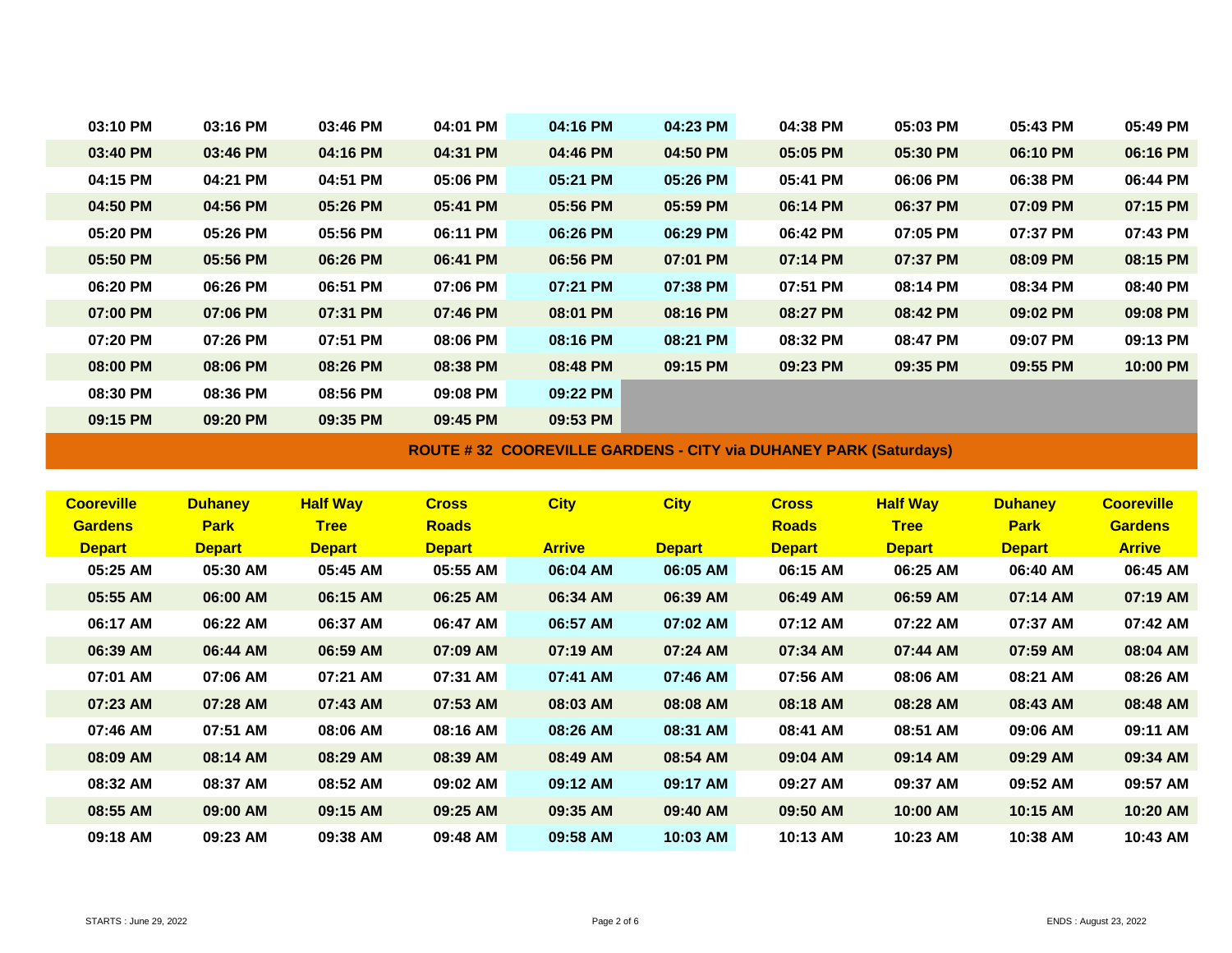| 09:41 AM | 09:46 AM | 10:01 AM | 10:11 AM | 10:21 AM | 10:26 AM | 10:36 AM | 10:46 AM | 11:01 AM | 11:06 AM |
|----------|----------|----------|----------|----------|----------|----------|----------|----------|----------|
| 10:04 AM | 10:09 AM | 10:24 AM | 10:34 AM | 10:44 AM | 10:49 AM | 10:59 AM | 11:09 AM | 11:24 AM | 11:29 AM |
| 10:27 AM | 10:32 AM | 10:47 AM | 10:57 AM | 11:07 AM | 11:12 AM | 11:22 AM | 11:32 AM | 11:47 AM | 11:52 AM |
| 10:50 AM | 10:55 AM | 11:10 AM | 11:20 AM | 11:30 AM | 11:35 AM | 11:45 AM | 11:55 AM | 12:10 PM | 12:16 PM |
| 11:13 AM | 11:18 AM | 11:33 AM | 11:43 AM | 11:53 AM | 11:58 AM | 12:08 PM | 12:18 PM | 12:33 PM | 12:39 PM |
| 11:36 AM | 11:41 AM | 11:56 AM | 12:06 PM | 12:16 PM | 12:21 PM | 12:31 PM | 12:41 PM | 12:56 PM | 01:02 PM |
| 11:59 AM | 12:04 PM | 12:19 PM | 12:34 PM | 12:44 PM | 12:49 PM | 12:59 PM | 01:09 PM | 01:24 PM | 01:30 PM |
| 12:22 PM | 12:28 PM | 12:43 PM | 12:58 PM | 01:08 PM | 01:13 PM | 01:23 PM | 01:33 PM | 01:48 PM | 01:54 PM |
| 12:45 PM | 12:51 PM | 01:06 PM | 01:21 PM | 01:31 PM | 01:36 PM | 01:46 PM | 01:56 PM | 02:11 PM | 02:17 PM |
| 01:10 PM | 01:16 PM | 01:31 PM | 01:46 PM | 01:56 PM | 02:01 PM | 02:11 PM | 02:21 PM | 02:36 PM | 02:42 PM |
| 01:35 PM | 01:41 PM | 01:56 PM | 02:11 PM | 02:21 PM | 02:26 PM | 02:36 PM | 02:46 PM | 03:01 PM | 03:07 PM |
| 02:00 PM | 02:06 PM | 02:21 PM | 02:36 PM | 02:46 PM | 02:51 PM | 03:01 PM | 03:11 PM | 03:26 PM | 03:32 PM |
| 02:25 PM | 02:31 PM | 02:46 PM | 03:01 PM | 03:11 PM | 03:16 PM | 03:26 PM | 03:36 PM | 03:51 PM | 03:57 PM |
| 02:50 PM | 02:56 PM | 03:11 PM | 03:26 PM | 03:36 PM | 03:41 PM | 03:51 PM | 04:01 PM | 04:16 PM | 04:22 PM |
| 03:15 PM | 03:21 PM | 03:36 PM | 03:51 PM | 04:01 PM | 04:06 PM | 04:16 PM | 04:26 PM | 04:41 PM | 04:47 PM |
| 03:40 PM | 03:46 PM | 04:01 PM | 04:16 PM | 04:26 PM | 04:31 PM | 04:41 PM | 04:51 PM | 05:06 PM | 05:12 PM |
| 04:05 PM | 04:11 PM | 04:26 PM | 04:41 PM | 04:51 PM | 04:56 PM | 05:06 PM | 05:16 PM | 05:31 PM | 05:37 PM |
| 04:30 PM | 04:36 PM | 04:51 PM | 05:06 PM | 05:16 PM | 05:21 PM | 05:31 PM | 05:41 PM | 05:56 PM | 06:02 PM |
| 04:55 PM | 05:01 PM | 05:16 PM | 05:31 PM | 05:41 PM | 05:46 PM | 05:56 PM | 06:06 PM | 06:21 PM | 06:27 PM |
| 05:20 PM | 05:26 PM | 05:41 PM | 05:56 PM | 06:06 PM | 06:11 PM | 06:21 PM | 06:36 PM | 06:51 PM | 06:57 PM |
| 05:45 PM | 05:51 PM | 06:06 PM | 06:21 PM | 06:31 PM | 06:36 PM | 06:46 PM | 07:01 PM | 07:16 PM | 07:22 PM |
| 06:10 PM | 06:16 PM | 06:36 PM | 06:51 PM | 07:01 PM | 07:06 PM | 07:16 PM | 07:31 PM | 07:46 PM | 07:52 PM |
| 06:35 PM | 06:41 PM | 07:01 PM | 07:16 PM | 07:26 PM | 07:31 PM | 07:41 PM | 07:56 PM | 08:11 PM | 08:17 PM |
| 07:00 PM | 07:06 PM | 07:26 PM | 07:41 PM | 07:51 PM | 07:56 PM | 08:06 PM | 08:21 PM | 08:36 PM | 08:42 PM |
| 07:25 PM | 07:31 PM | 07:51 PM | 08:06 PM | 08:16 PM | 08:21 PM | 08:31 PM | 08:46 PM | 09:01 PM | 09:07 PM |
| 07:55 PM | 08:01 PM | 08:21 PM | 08:33 PM | 08:43 PM | 08:48 PM | 08:58 PM | 09:13 PM | 09:28 PM | 09:33 PM |
| 08:25 PM | 08:31 PM | 08:51 PM | 09:03 PM | 09:13 PM | 09:18 PM | 09:26 PM | 09:36 PM | 09:51 PM | 09:56 PM |
| 09:00 PM | 09:06 PM | 09:26 PM | 09:36 PM | 09:44 PM | 09:50 PM | 09:58 PM | 10:08 PM | 10:23 PM | 10:28 PM |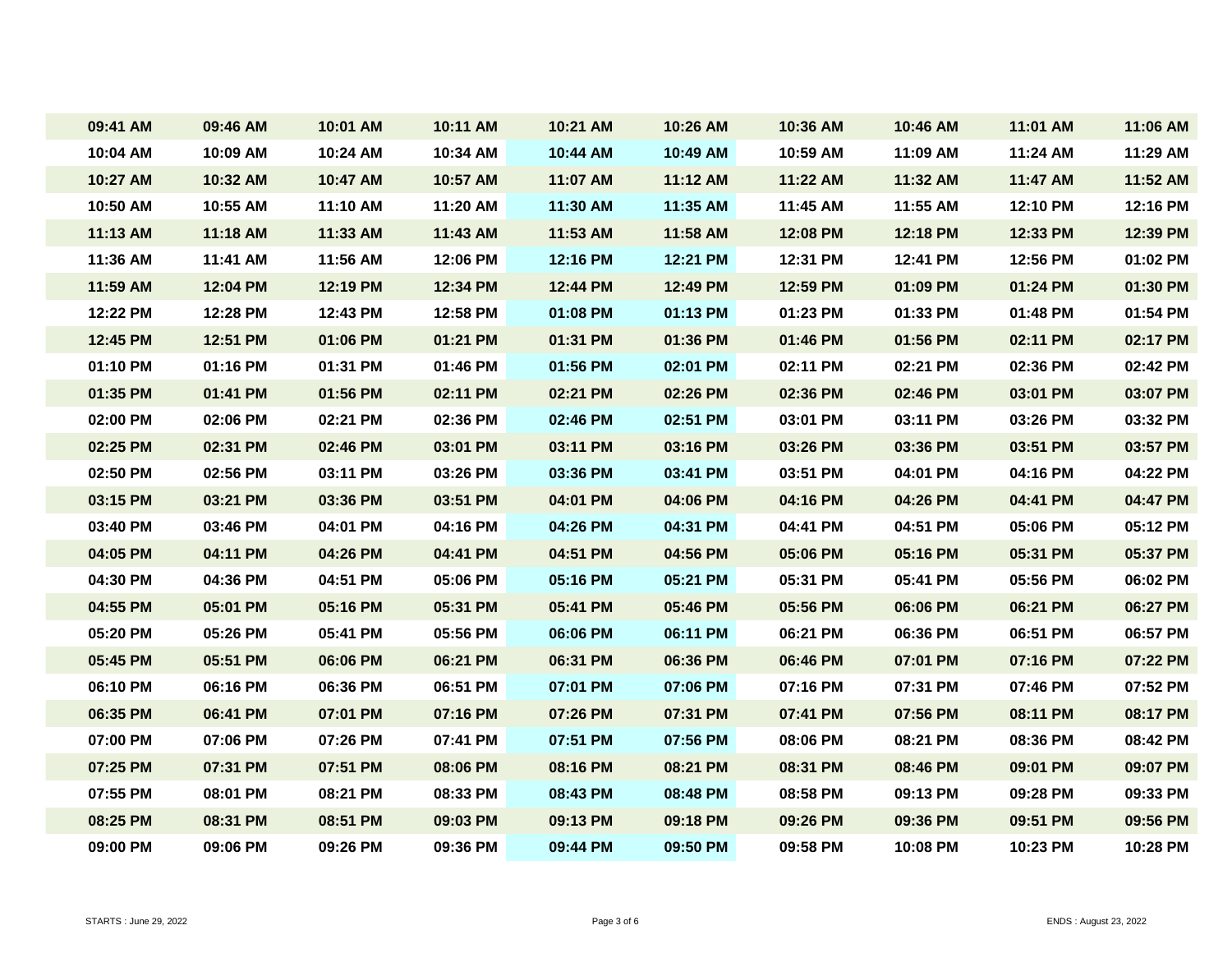| <b>Cooreville</b> | <b>Duhaney</b> | <b>Half Way</b> | <b>Cross</b>  | <b>City</b>   | <b>City</b>   | <b>Cross</b>  | <b>Half Way</b> | <b>Duhaney</b> | <b>Cooreville</b> |
|-------------------|----------------|-----------------|---------------|---------------|---------------|---------------|-----------------|----------------|-------------------|
| <b>Gardens</b>    | <b>Park</b>    | <b>Tree</b>     | <b>Roads</b>  |               |               | <b>Roads</b>  | <b>Tree</b>     | <b>Park</b>    | <b>Gardens</b>    |
| <b>Depart</b>     | <b>Depart</b>  | <b>Depart</b>   | <b>Depart</b> | <b>Arrive</b> | <b>Depart</b> | <b>Depart</b> | <b>Depart</b>   | <b>Depart</b>  | <b>Arrive</b>     |
| 05:15 AM          | 05:20 AM       | 05:35 AM        | 05:45 AM      | 05:53 AM      | 05:59 AM      | 06:09 AM      | 06:19 AM        | 06:34 AM       | 06:39 AM          |
| 05:40 AM          | 05:45 AM       | 06:00 AM        | 06:10 AM      | 06:19 AM      | 06:24 AM      | 06:34 AM      | 06:44 AM        | 06:59 AM       | 07:04 AM          |
| 06:05 AM          | 06:10 AM       | 06:25 AM        | 06:35 AM      | 06:45 AM      | 06:50 AM      | 07:00 AM      | 07:10 AM        | 07:25 AM       | 07:30 AM          |
| 06:25 AM          | 06:30 AM       | 06:45 AM        | 06:55 AM      | 07:05 AM      | 07:10 AM      | 07:20 AM      | 07:30 AM        | 07:45 AM       | 07:50 AM          |
| 06:45 AM          | 06:50 AM       | 07:05 AM        | 07:15 AM      | 07:25 AM      | 07:30 AM      | 07:40 AM      | 07:50 AM        | 08:05 AM       | 08:10 AM          |
| 07:10 AM          | 07:15 AM       | 07:30 AM        | 07:40 AM      | 07:50 AM      | 07:55 AM      | 08:05 AM      | 08:15 AM        | 08:30 AM       | 08:35 AM          |
| 07:35 AM          | 07:40 AM       | 07:55 AM        | 08:05 AM      | 08:15 AM      | 08:20 AM      | 08:30 AM      | 08:40 AM        | 08:55 AM       | 09:00 AM          |
| 07:55 AM          | 08:00 AM       | 08:15 AM        | 08:25 AM      | 08:35 AM      | 08:40 AM      | 08:50 AM      | 09:00 AM        | 09:15 AM       | 09:20 AM          |
| 08:15 AM          | 08:20 AM       | 08:35 AM        | 08:45 AM      | 08:55 AM      | 09:00 AM      | 09:10 AM      | 09:20 AM        | 09:35 AM       | 09:40 AM          |
| 08:40 AM          | 08:45 AM       | 09:00 AM        | 09:10 AM      | 09:20 AM      | 09:25 AM      | 09:35 AM      | 09:45 AM        | 10:00 AM       | 10:05 AM          |
| 09:05 AM          | 09:10 AM       | 09:25 AM        | 09:35 AM      | 09:45 AM      | 09:50 AM      | 10:00 AM      | 10:10 AM        | 10:25 AM       | 10:30 AM          |
| 09:25 AM          | 09:30 AM       | 09:45 AM        | 09:55 AM      | 10:05 AM      | 10:10 AM      | 10:20 AM      | 10:30 AM        | 10:45 AM       | 10:50 AM          |
| 09:45 AM          | 09:50 AM       | 10:05 AM        | 10:15 AM      | 10:25 AM      | 10:30 AM      | 10:40 AM      | 10:50 AM        | 11:05 AM       | 11:10 AM          |
| 10:10 AM          | 10:15 AM       | 10:30 AM        | 10:40 AM      | 10:50 AM      | 10:55 AM      | 11:05 AM      | 11:15 AM        | 11:30 AM       | 11:35 AM          |
| 10:35 AM          | 10:40 AM       | 10:55 AM        | 11:05 AM      | 11:15 AM      | 11:20 AM      | 11:30 AM      | 11:40 AM        | 11:55 AM       | 12:00 PM          |
| 10:55 AM          | 11:00 AM       | 11:15 AM        | 11:25 AM      | 11:35 AM      | 11:43 AM      | 11:53 AM      | 12:03 PM        | 12:18 PM       | 12:24 PM          |
| 11:15 AM          | 11:20 AM       | 11:35 AM        | 11:45 AM      | 11:55 AM      | 12:10 PM      | 12:20 PM      | 12:30 PM        | 12:45 PM       | 12:51 PM          |
| 11:40 AM          | 11:45 AM       | 12:00 PM        | 12:10 PM      | 12:20 PM      | 12:35 PM      | 12:45 PM      | 12:55 PM        | 01:10 PM       | 01:16 PM          |
| 12:05 PM          | 12:11 PM       | 12:26 PM        | 12:41 PM      | 12:51 PM      | 12:56 PM      | 01:06 PM      | 01:16 PM        | 01:31 PM       | 01:37 PM          |
| 12:30 PM          | 12:36 PM       | 12:51 PM        | 01:06 PM      | 01:16 PM      | 01:21 PM      | 01:31 PM      | 01:41 PM        | 01:56 PM       | 02:02 PM          |
| 12:55 PM          | 01:01 PM       | 01:16 PM        | 01:31 PM      | 01:41 PM      | 01:46 PM      | 01:56 PM      | 02:06 PM        | 02:21 PM       | 02:27 PM          |
| 01:20 PM          | 01:26 PM       | 01:41 PM        | 01:56 PM      | 02:06 PM      | 02:11 PM      | 02:21 PM      | 02:31 PM        | 02:46 PM       | 02:52 PM          |
| 01:45 PM          | 01:51 PM       | 02:06 PM        | 02:21 PM      | 02:31 PM      | 02:36 PM      | 02:46 PM      | 02:56 PM        | 03:11 PM       | 03:17 PM          |
| 02:10 PM          | 02:16 PM       | 02:31 PM        | 02:46 PM      | 02:56 PM      | 03:01 PM      | 03:11 PM      | 03:21 PM        | 03:36 PM       | 03:42 PM          |
| 02:35 PM          | 02:41 PM       | 02:56 PM        | 03:11 PM      | 03:21 PM      | 03:26 PM      | 03:36 PM      | 03:46 PM        | 04:01 PM       | 04:07 PM          |

## **ROUTE # 32 COOREVILLE GARDENS - CITY via DUHANEY PARK (Sundays)**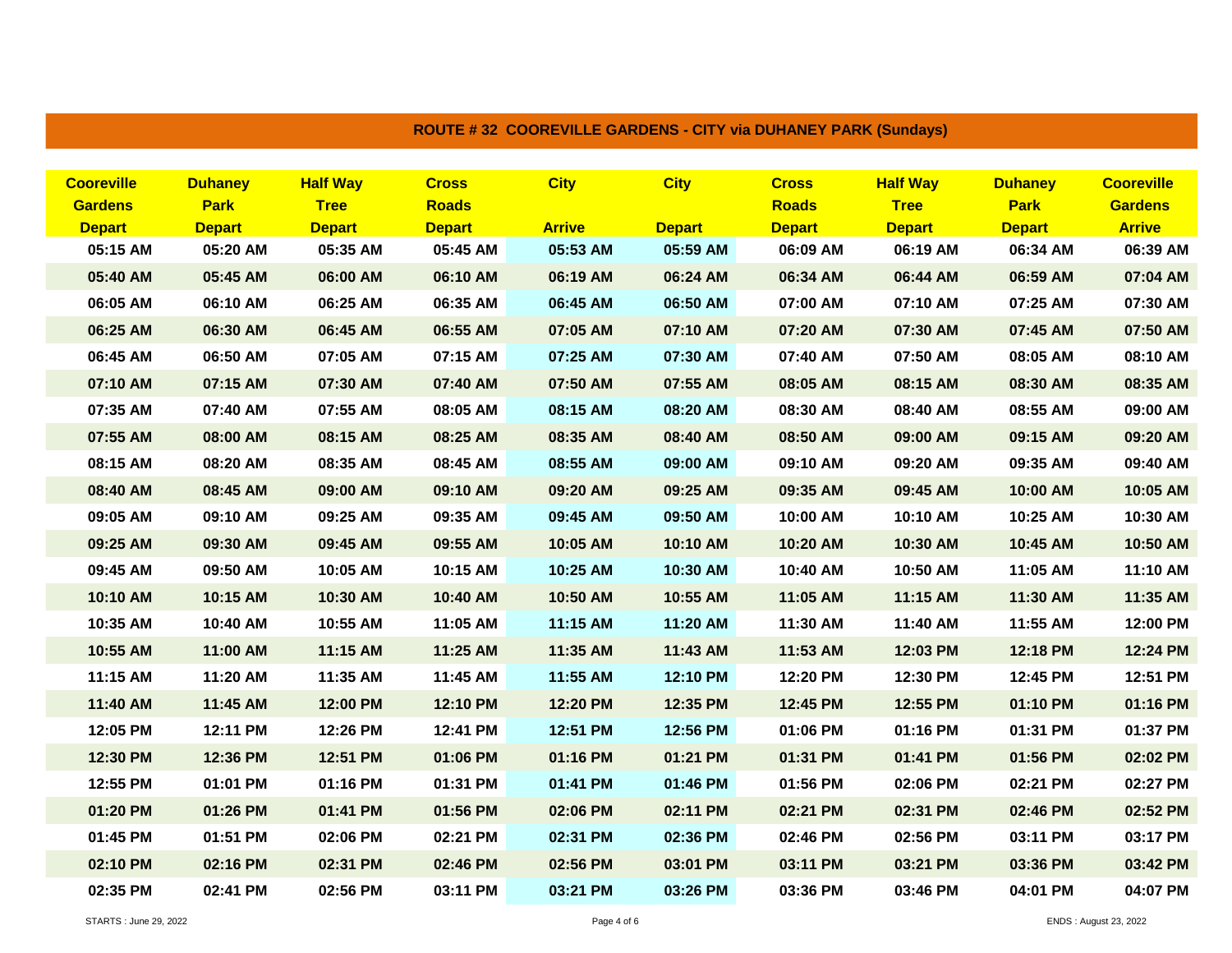| 03:00 PM          | 03:06 PM       | 03:21 PM        | 03:36 PM      | 03:46 PM                                                               | 03:51 PM      | 04:01 PM      | 04:11 PM        | 04:26 PM       | 04:32 PM          |
|-------------------|----------------|-----------------|---------------|------------------------------------------------------------------------|---------------|---------------|-----------------|----------------|-------------------|
| 03:25 PM          | 03:31 PM       | 03:46 PM        | 04:01 PM      | 04:11 PM                                                               | 04:16 PM      | 04:26 PM      | 04:36 PM        | 04:51 PM       | 04:57 PM          |
| 03:50 PM          | 03:56 PM       | 04:11 PM        | 04:26 PM      | 04:36 PM                                                               | 04:41 PM      | 04:51 PM      | 05:01 PM        | 05:16 PM       | 05:22 PM          |
| 04:15 PM          | 04:21 PM       | 04:36 PM        | 04:51 PM      | 05:01 PM                                                               | 05:06 PM      | 05:16 PM      | 05:26 PM        | 05:41 PM       | 05:47 PM          |
| 04:40 PM          | 04:46 PM       | 05:01 PM        | 05:16 PM      | 05:26 PM                                                               | 05:31 PM      | 05:41 PM      | 05:51 PM        | 06:06 PM       | 06:11 PM          |
| 05:05 PM          | 05:11 PM       | 05:26 PM        | 05:41 PM      | 05:51 PM                                                               | 05:56 PM      | 06:06 PM      | 06:20 PM        | 06:35 PM       | 06:40 PM          |
| 05:30 PM          | 05:36 PM       | 05:51 PM        | 06:06 PM      | 06:16 PM                                                               | 06:25 PM      | 06:35 PM      | 06:49 PM        | 07:04 PM       | 07:09 PM          |
| 05:55 PM          | 06:01 PM       | 06:19 PM        | 06:34 PM      | 06:44 PM                                                               | 06:49 PM      | 06:59 PM      | 07:13 PM        | 07:18 PM       | 07:23 PM          |
| 06:20 PM          | 06:26 PM       | 06:44 PM        | 06:59 PM      | 07:09 PM                                                               | 07:14 PM      | 07:24 PM      | 07:38 PM        | 07:43 PM       | 07:49 PM          |
| 06:50 PM          | 06:56 PM       | 07:14 PM        | 07:29 PM      | 07:39 PM                                                               | 07:44 PM      | 07:54 PM      | 08:08 PM        | 08:13 PM       | 08:19 PM          |
| 07:20 PM          | 07:26 PM       | 07:44 PM        | 07:59 PM      | 08:09 PM                                                               | 08:14 PM      | 08:24 PM      | 08:37 PM        | 08:42 PM       | 08:48 PM          |
| 07:50 PM          | 07:56 PM       | 08:14 PM        | 08:26 PM      | 08:36 PM                                                               | 08:41 PM      | 08:51 PM      | 09:04 PM        | 09:09 PM       | 09:15 PM          |
| 08:25 PM          | 08:30 PM       | 08:45 PM        | 08:57 PM      | 09:07 PM                                                               | 09:12 PM      | 09:20 PM      | 09:30 PM        | 09:35 PM       | 09:41 PM          |
| 09:00 PM          | 09:05 PM       | 09:20 PM        | 09:30 PM      | 09:38 PM                                                               | 09:45 PM      | 09:53 PM      | 10:03 PM        | 10:08 PM       | 10:14 PM          |
|                   |                |                 |               |                                                                        |               |               |                 |                |                   |
|                   |                |                 |               | ROUTE #32 COOREVILLE GARDENS - CITY via DUHANEY PARK (PUBLIC HOLIDAYS) |               |               |                 |                |                   |
|                   |                |                 |               |                                                                        |               |               |                 |                |                   |
| <b>Cooreville</b> | <b>Duhaney</b> | <b>Half Way</b> | <b>Cross</b>  | <b>City</b>                                                            | <b>City</b>   | <b>Cross</b>  | <b>Half Way</b> | <b>Duhaney</b> | <b>Cooreville</b> |
| <b>Gardens</b>    | <b>Park</b>    | <b>Tree</b>     | <b>Roads</b>  |                                                                        |               | <b>Roads</b>  | <b>Tree</b>     | <b>Park</b>    | <b>Gardens</b>    |
| <b>Depart</b>     | <b>Depart</b>  | <b>Depart</b>   | <b>Depart</b> | <b>Arrive</b>                                                          | <b>Depart</b> | <b>Depart</b> | <b>Depart</b>   | <b>Depart</b>  | <b>Arrive</b>     |
| 05:15 AM          | 05:20 AM       | 05:35 AM        | 05:45 AM      | 05:53 AM                                                               | 05:59 AM      | 06:09 AM      | 06:19 AM        | 06:34 AM       | 06:39 AM          |
| 05:40 AM          | 05:45 AM       | 06:00 AM        | 06:10 AM      | 06:19 AM                                                               | 06:24 AM      | 06:34 AM      | 06:44 AM        | 06:59 AM       | 07:04 AM          |
| 06:05 AM          | 06:10 AM       | 06:25 AM        | 06:35 AM      | 06:45 AM                                                               | 06:50 AM      | 07:00 AM      | 07:10 AM        | 07:25 AM       | 07:30 AM          |
| 06:25 AM          | 06:30 AM       | 06:45 AM        | 06:55 AM      | 07:05 AM                                                               | 07:10 AM      | 07:20 AM      | 07:30 AM        | 07:45 AM       | 07:50 AM          |
| 06:45 AM          | 06:50 AM       | 07:05 AM        | 07:15 AM      | 07:25 AM                                                               | 07:30 AM      | 07:40 AM      | 07:50 AM        | 08:05 AM       | 08:10 AM          |
| 07:10 AM          | 07:15 AM       | 07:30 AM        | 07:40 AM      | 07:50 AM                                                               | 07:55 AM      | 08:05 AM      | 08:15 AM        | 08:30 AM       | 08:35 AM          |
| 07:35 AM          | 07:40 AM       | 07:55 AM        | 08:05 AM      | 08:15 AM                                                               | 08:20 AM      | 08:30 AM      | 08:40 AM        | 08:55 AM       | 09:00 AM          |
| 07:55 AM          | 08:00 AM       | 08:15 AM        | 08:25 AM      | 08:35 AM                                                               | 08:40 AM      | 08:50 AM      | 09:00 AM        | 09:15 AM       | 09:20 AM          |
| 08:15 AM          | 08:20 AM       | 08:35 AM        | 08:45 AM      | 08:55 AM                                                               | 09:00 AM      | 09:10 AM      | 09:20 AM        | 09:35 AM       | 09:40 AM          |